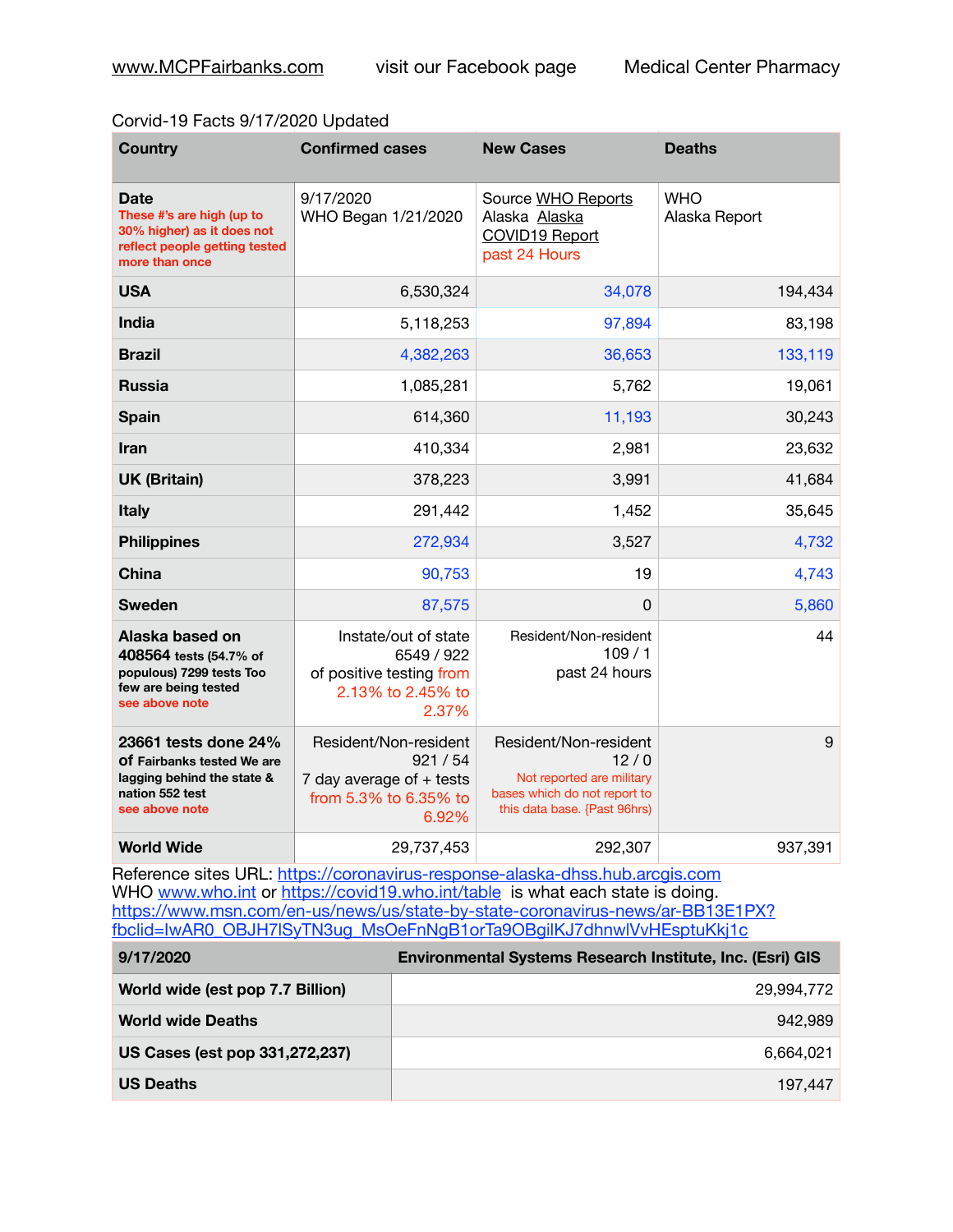The US has 2.8 hospital beds per 1000 our needs could be 56, China had 4.3, Italy 3.2, South Korea 12.3

Impact of COVID-19 on the US Healthcare system<br>Estimated US Population 331.3 million 40.2% have be

331.3 million 40.2% have been tested (133.3 million) Estimated 5% of US population will test positive for Covid-19 16.56 million (6.664 Million) we have currently tested an est. 133.3 million based on 6.664 mill that have tested positive discount some of these numbers by 30% to account for multiple testing of same person. If 8% will require hospitalization of the 16.56 million positive cases, we would need 1.325 million beds. Estimated by the American Hospital Association there are 800,000 staffed beds available. **The Needs Contract Contract Contract Contract Contract Contract Contract Contract Contract Contract Contract Contract Contract Contract Contract Contract Contract Contract Contract Contract Contract Contract** 

Of these estimated to be admitted to ICU **860,000**. to ICU beds The US has  $16,000$  ICU beds  $\sim$   $\sim$   $\sim$   $\sim$   $\sim$  we have 68,000-85,000 beds US could need 299,000beds with ventilators <16,000 ventilators

The USNS Mercy and Comfort added 2,000 staffed beds, not ICU

**Summation:** Estimated needs could be 1.325 million hospitalized beds for just COVID-19 patients alone. If positives represents 5% of test run, then approximately 132.5 million have been tested, we have no idea how many tests have been run or how many multiple tests conducted on the same person, resulting in 6.664 million positive tests run with 197447 deaths, 797 within past 24 hrs.

Normal ICU stay 5-7 days, estimated ICU stay for COVID-19 2-3 weeks and they could tie up a ventilator for that length of time also, helping only 1/3 as many patients.

This is why we need to flatten the curve by social spacing and only essential travel. Expected Death (these are just estimates based on other countries) if 5% of the US Population (16.56 million) test positive and if

1% die = 165,600 people

2% die = 311,200 people

3% die = 496,800 people

6% die = 993,600 people obviously we have passed the 1.325 million positive cases so if 5% of the US population (16.56 million) test positive and 6% of those die = 993,600 deaths if no vaccine, or if 3.09% (511,704) will die, we are 1/3 of the way there in 25 weeks.

World wide death rate of positive tests actually 3.14%. The US is at 197447 2.96% of those actually tested positive, that is 50% lower death rate than when we started in 3/2020 , started at 6%. The US deaths represents 20.9% of the world's death numbers vs 22.2% of worldwide confirmed cases.

To put this in perspective, In comparison to the flu in the US

CDC Estimates. From 2010 to 2016, the flu-related death rate was between 12,000 and 56,000, with the highest season being 2012 to 2013 and the lowest being 2011 to 2012. Most deaths are caused by complications of the flu, including pneumonia or a secondary bacterial infection of the heart or brain. or 2,000 to 9,333 per year. In 2020 in the US has 19 million cases 180,000 hospitalized and 10,000 (0.052%) have died, typically it is 2% will die, compared to 2.96% with COVID19. 40.2% (US), 54.7% (Alaska), & 24% (Fbks) are still too few to protect us from future outbreaks. Experts feel that we need either need people to get infected with the virus and develop antibodies or get vaccinated to create immune antibodies to protect us, that we need >60% of the population to have positive antibody tests and preferably 70-90%, one expert felt they would not feel confident til >85% were positive, to give assurance (herd immunity) in order to go without masks and social distancing. NY City seems to have the highest number at 20%. Testing is so important. Currently we are testing at 19.99 Million tests per month. At this rate to test everyone once it will take 16.41 months or over 1.37 years. To test 3 times it would take 49.22 months or 4.11 years

The Flu (Influenza kills approximately 1-2% of those infected, SARS killed 800 people total, COVID19 appears to kill 2.96% of those that test positive or 1.48 times (148%) more deadly than the flu and seems to be more contagious. (Seems to spread more readily)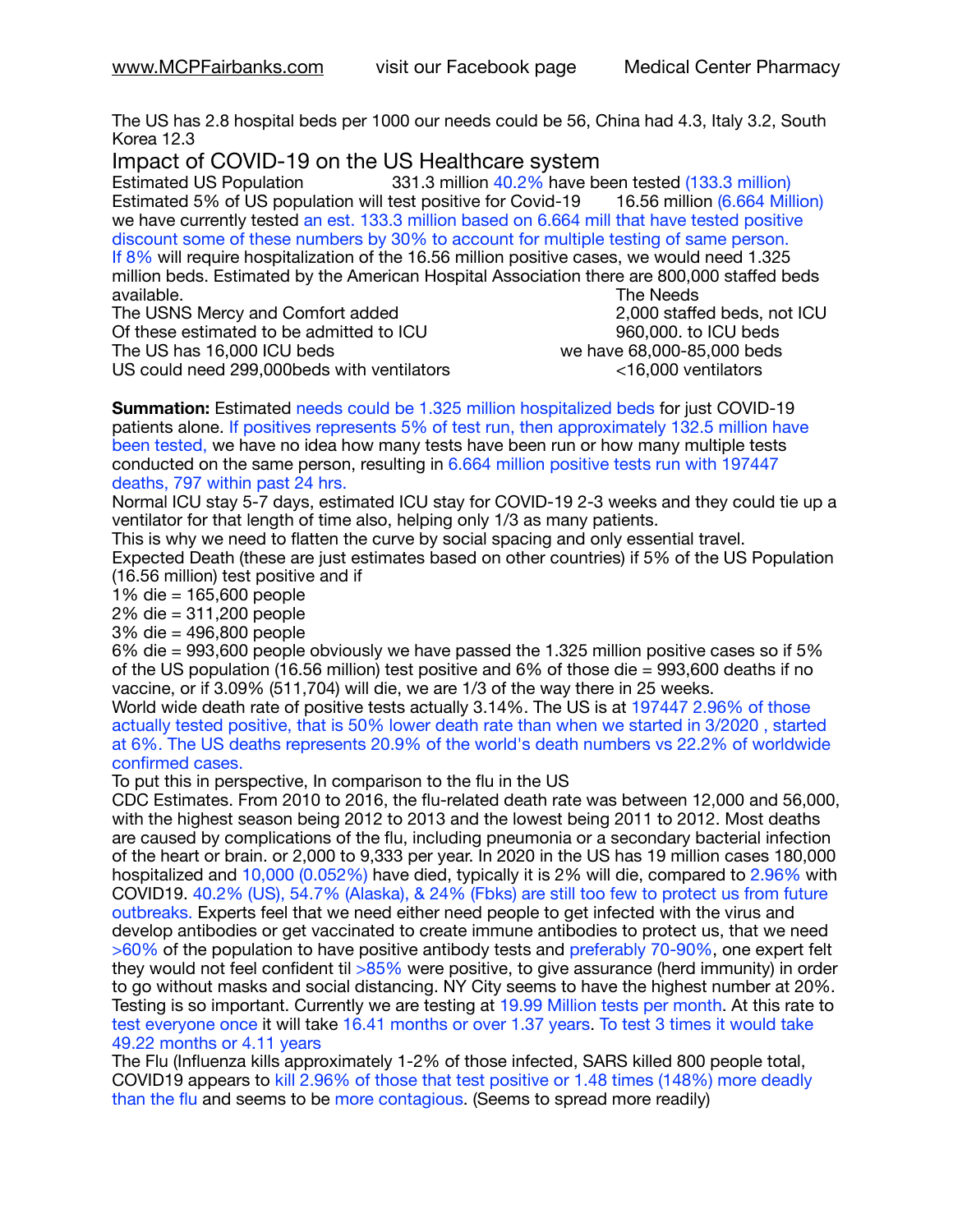Alaska has 6549 cases so far, 9921 in Fairbanks or 1 of every 7 of Alaskans was 1 in 4, with 44 deaths, the first case was transient foreign airline crew member. Interesting, the Source of Alaska's SARS-Cov2 virus originated not from East Asia by travelers or the west coast (Washington where it was first observed) , but came from the east coast of the US, and they were inoculated first from Europe, accordingly from New York's Governor and CDC.

**Best practice protection** is good personal Hygiene do not touch eyes, nose, mouth, wash hands frequently for at least 20-30 seconds, before you touch your face, and observe personal spacing of 6-18 feet. Remove your shoes in your house, frequently clean surface areas, let the cleaner sit 15-20 sec before wiping off. **We are recommending to wear any kind of mask.** Drug treatment is being researched, but as yet not been verified, only suggested. Best to isolate those sick and isolate those most susceptible (old and preconditioned with risk factors) **Risk factors:** Cardiovascular disease (56.6%), Obesity (41.7%), Diabetes (33.8%), age >60, respiratory problems, especially smokers or those who vape, High Blood Pressure If you have been exposed self isolate for 2-4 weeks

One episode in China, a man tested negative for 27 days before showing symptoms. So Isolation may want to be considered up to 4 weeks not just 2 weeks.

Italy 1 in 10 positive cases admitted to ICU due to Hypoxic failure requiring mechanical ventilation. In NY it was 1 in 7 that required hospitalization, of the 5700 hospitalized 2634 were discharged (79% (2081)) or died (21%(553)), 9 in 10 put on a ventilator died.

Public policy development and education is important. How Long does Covid-19 stay on objects

| Air                              | up to 3 hours |
|----------------------------------|---------------|
| Copper                           | 4 hours       |
| Cardboard (Amazon Box)           | 24 hrs        |
| Plastic surfaces/Stainless Steel | 72 hours      |
| Mucosal surfaces                 | unknown       |



| Project outward      |                  |                        |
|----------------------|------------------|------------------------|
| Exhalation can spray | 1.5 m $(4.9$ ft) |                        |
| spittle (droplets)   |                  |                        |
| Coughing             |                  | $2 \text{ m}$ (6.6 ft) |
| Sneeze               |                  | 6 m (19.7 ft)          |

Development of immune response

Early viral testing tests to see if you currently have the virus.

Later antibody testing tells us if you have been exposed and survived. But does not tells us if you have immunities to the virus. We will need to have both tests done in order to open the community.

Viral Antigen and Viral RNA tells us you have the disease and can spread the disease and can or are currently sick.

IgM (short term) and IgG (long term antibodies) tells us you have experienced the virus or had the vaccine, and got over it. You may be resistant if your antibody levels are high enough. We have tested currently 54.7% of the Alaskan population and over little over 40.2% of the US

population, discount these numbers by 30% to reflect multiple testing of the same person. To be safe, we need at least 25% to see if we are making progress, 60% to barely qualify to be safe, and 70-90% to be assured we will not see a second wave of sickness. Some experts will not feel safe til we are at 85%.